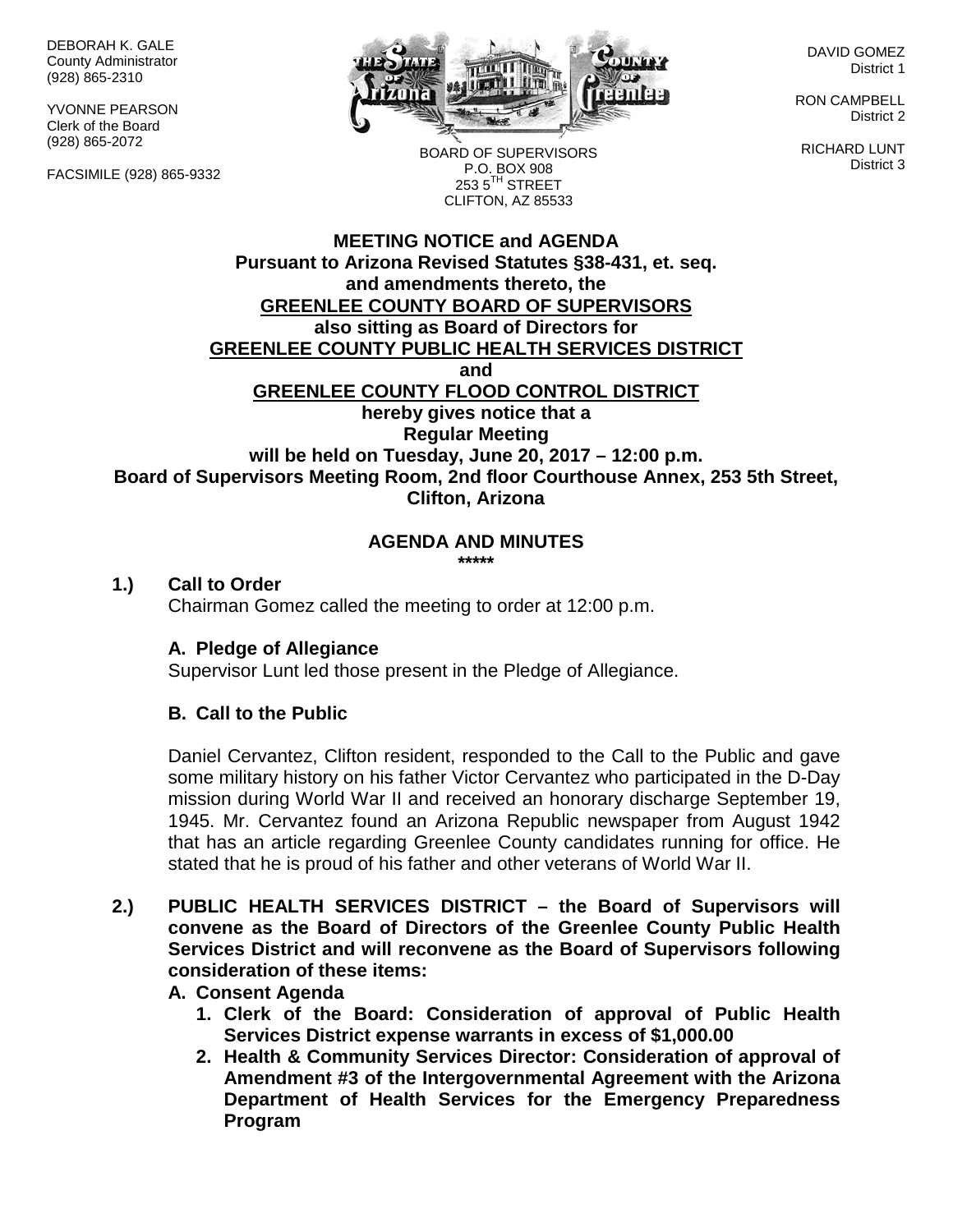- **3. Health & Community Services Director: Consideration of approval of the Intergovernmental Agreement with the Arizona Department of Health Services for the Prop 201 Smoke Free Arizona Program effective July 1, 2017 through June 30, 2022**
- **4. County Administrator: Consideration of approval of payment to Gila Health Resources for Greenlee County Ambulance Service deficit in the amount of \$158,428.94 to be paid with Public Health Services District funds**
- **5. Health & Community Services Director: Consideration of approval of the Delegation Agreement with the Arizona Department of Health Services effective July 1, 2017 ending June 30, 2032**

Upon motion by Supervisor Campbell, seconded by Supervisor Lunt, and carried unanimously, the Board approved the Public Health Services District Consent Agenda as presented.

- **3.) FLOOD CONTROL DISTRICT – the Board of Supervisors will convene as the Board of Directors of the Greenlee County Flood Control District and will reconvene as the Board of Supervisors following consideration of these items:**
	- **A. Consent Agenda**
		- **1. Clerk of the Board: Consideration of approval of Flood Control District expense warrants in excess of \$1,000.00**

Upon motion by Supervisor Lunt, seconded by Supervisor Campbell, and carried unanimously, the Board approved the Flood Control District Consent Agenda as presented.

## **4.) Ed Holloway, Jr., Clifton Ranger, Apache-Sitgreaves National Forest A. Ranger District Update**

Mr. Holloway introduced himself as the new Clifton District Ranger taking place of Carol Telles who retired at the end of May. He reviewed his past experiences in law enforcement, fire management, and forest service. Mr. Holloway reported the following:

- A wildfire in the primitive area was monitored and put itself out last week
- A wildfire east of Eagle Creek burned 19.7 acres with full suppression on it
- Another fire at Eagle Creek burned an acre in less than 30 seconds. Hotshots were engaged as well as air resources and the fire was contained at 10 acres.
- The Bear Claw Type II IA crew is staged in the Clifton Ranger District
- Trails are being worked on, a NEPA analysis has been completed on grazing allotments that are being worked on all at once instead of one at a time
- The travel management plan has been a challenge internally. He stated that a public comment meeting will be held and that participation is crucial so that open roads don't go away.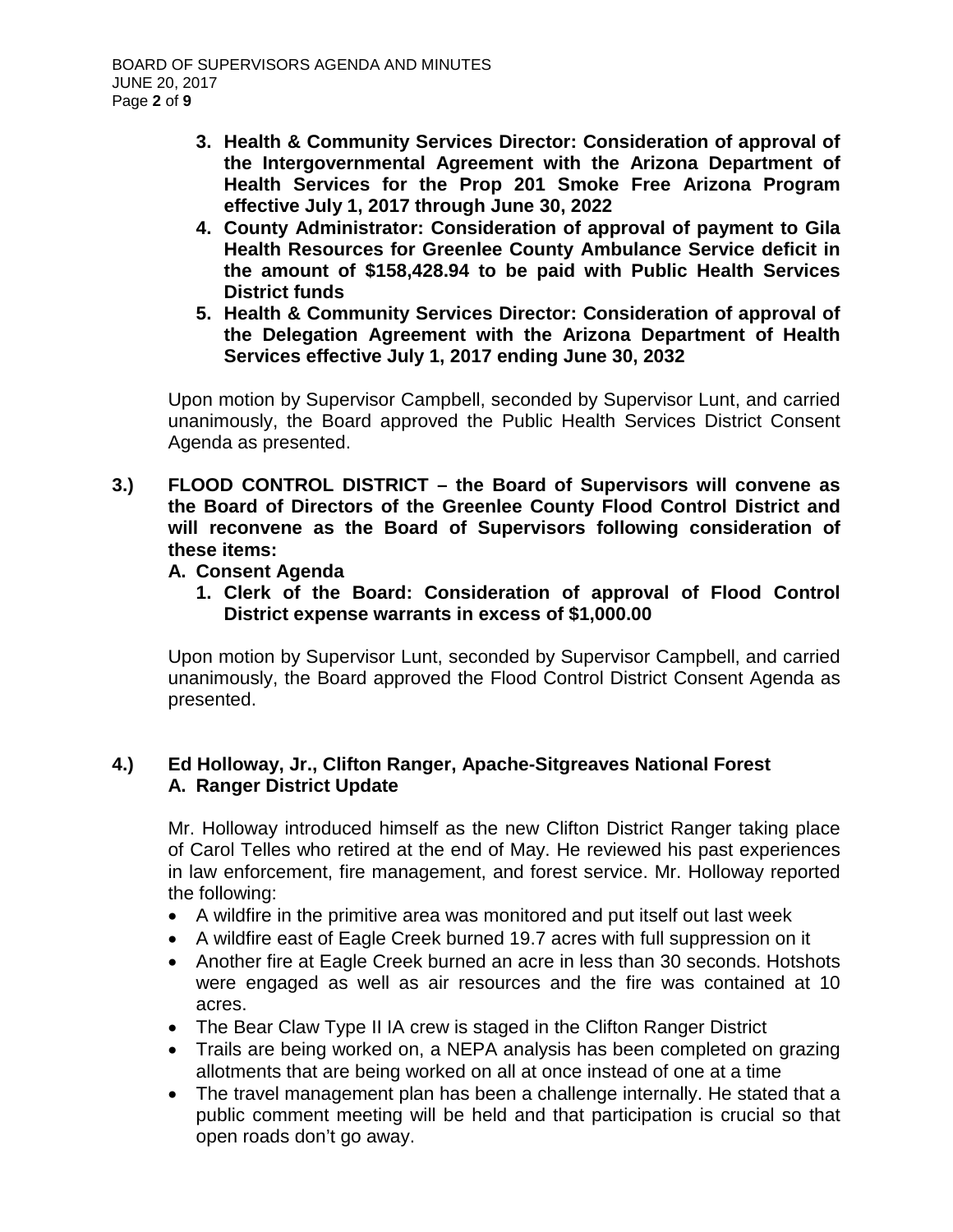Supervisor Lunt commented that he believes that all roads should be kept open unless there is a valid reason for closure. Greenlee County has submitted comments regarding the travel management plan.

Chairman Gomez welcomed Mr. Holloway to Greenlee County and stated that the Board looks forward to working with him.

#### **5.) Consideration of the request by Freeport-McMoRan Morenci Operations for a public display of fireworks for the 4th of July Celebration which will be under the direction of the Morenci Fire Association**

Upon motion by Supervisor Lunt, seconded by Supervisor Campbell, and carried unanimously, the Board approved the request by Freeport-McMoRan as presented.

# **6.) Tim Sumner, Sheriff**

#### **A. Consideration of approval of draft letter to terminate the Duncan Town Hall Space for Greenlee County Sheriff's Substation Lease Agreement**

In the absence of the Sheriff, Eric Ellison, Chief Deputy Sheriff, stated that termination of this agreement will not affect law enforcement presence in Duncan. He stated that by moving the sub-station to the South Annex deputies will be able to utilize and access needed County network programs as well as the internet which is a problem at the current location in the Duncan Town Hall. Currently deputies have to drive to Clifton to do reports because they do not have the needed resources to complete reports in Duncan.

Deborah Mendelsohn, Duncan Council Member, requested to speak to this item and stated that council members were surprised by the decision to cancel this contract which will have a financial impact to the Town. She requested that the Board of Supervisors schedule a meeting with the Town Council in Duncan.

Supervisor Lunt stated that he met with the Mayor and Town Manager which was a very productive meeting but that the Mayor and Town Manager made a decision without going to the Council. He supports a meeting as requested by Ms. Mendelsohn.

Upon motion by Supervisor Lunt, seconded by Supervisor Campbell, and carried unanimously, the Board approved the request to terminate the Duncan Town Hall Space for Greenlee County Sheriff's Substation Lease Agreement.

Ms. Gale added that the Town of Duncan was forgiven a large sum of past due lease payments and that a cancellation of the sub-station lease will add an additional \$12,000 annual payment to the Town for law enforcement services. Ms. Gale was directed to work with the Town Manager and schedule a meeting as requested.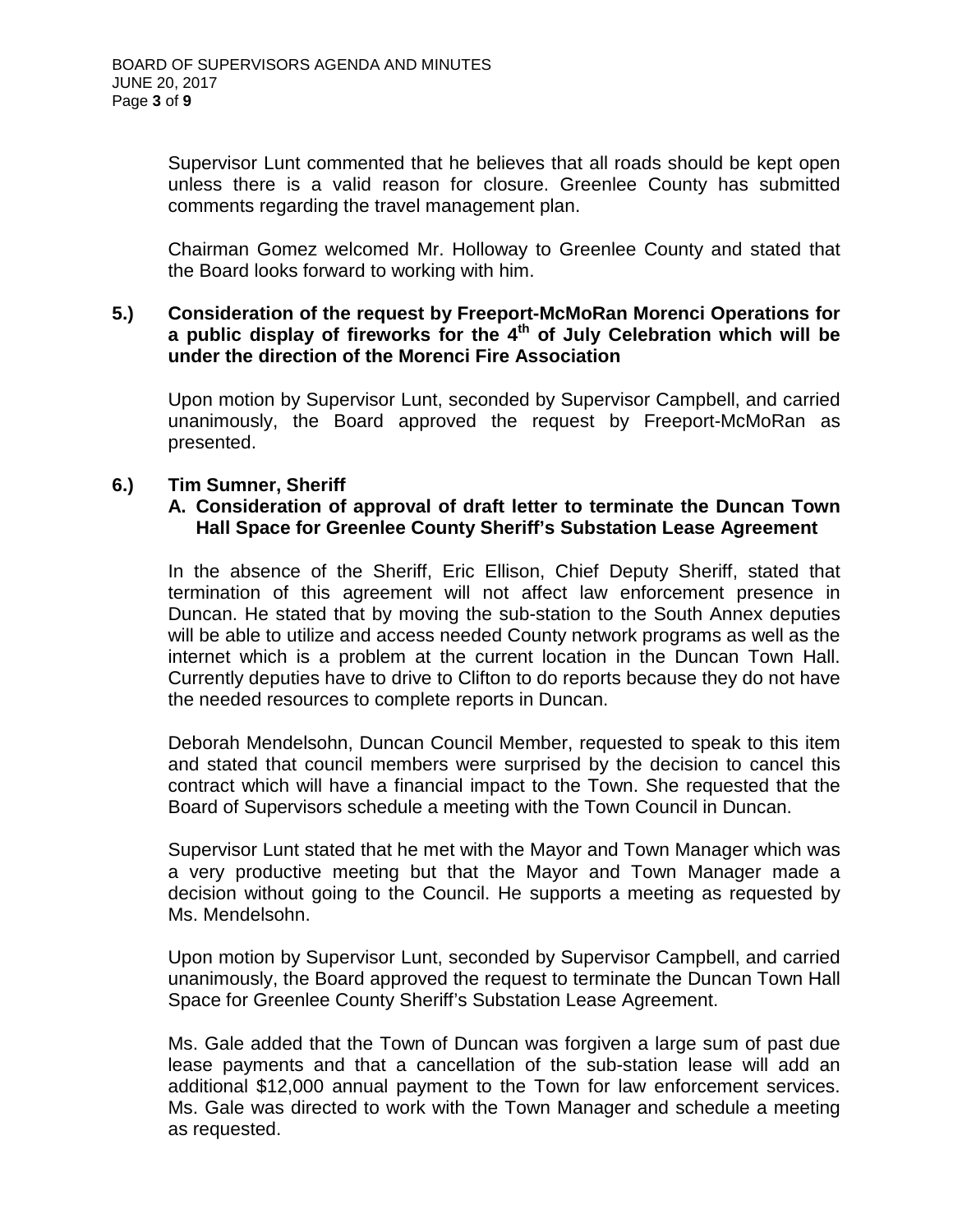## **B. Consideration of approval to amend Agenda item #7(I) decision from the February 7, 2017 Board of Supervisors meeting regarding the removal of damaged confiscated vehicles**

Mr. Ellison stated that due to the cost and difficulty of applying for title to the damaged confiscated vehicles, Water's Towing is unable to remove the vehicles as was decided at the February  $7<sup>th</sup>$  meeting. Upon motion by Supervisor Lunt, seconded by Supervisor Campbell, and carried unanimously, the Board amended the decision made at the February 7, 2017 meeting regarding Agenda item #7(I) to be able to use any source to meet the County's need.

## **7.) Philip Ronnerud, County Engineer/Planning Director A. Campbell Blue Bridge Update**

Mr. Ronnerud spoke with the project manager with Federal Highways Administration yesterday who stated that the design process is moving forward now that the funding from the Arizona Department of Transportation has been received. Receipt of this funding has held up the project. The final draft of the NEPA and Endangered Species permit requirements are ready. The project will be built by a selected contractor. The is no estimated timeframe for completion at this point.

# **B. South Annex Update**

Mr. Ronnerud reported that the South Annex building is well underway with the foundation laid out and rebar is expected to be delivered in a week with inspections expected in two weeks. The project is moving along nicely.

## **8.) Consideration of approval of Change Order approval process for South Annex building project**

Ms. Gale presented the proposed process for Change Order approvals which includes giving her authority to approve any Change Orders that may arise for the South Annex project up to \$10,000 which goes along with her approval authority per the County procurement policy. She stated that any Change Orders above \$10,000 will be brought to the Board for their consideration and approval. She stated that without this process there would be delays in the project. Supervisor Lunt asked that all Change Orders be brought to the attention of the Chairman. Upon motion by Supervisor Campbell, seconded by Supervisor Lunt, and carried unanimously, the Board approved the proposed process for Change Orders with the additional language to include notification of the Chairman for each Change Order.

## **9.) Consideration of approval of payment process for South Annex building project**

Ms. Gale presented the proposed process for payments to the contractor on the South Annex project as invoices are submitted and not waiting until each Board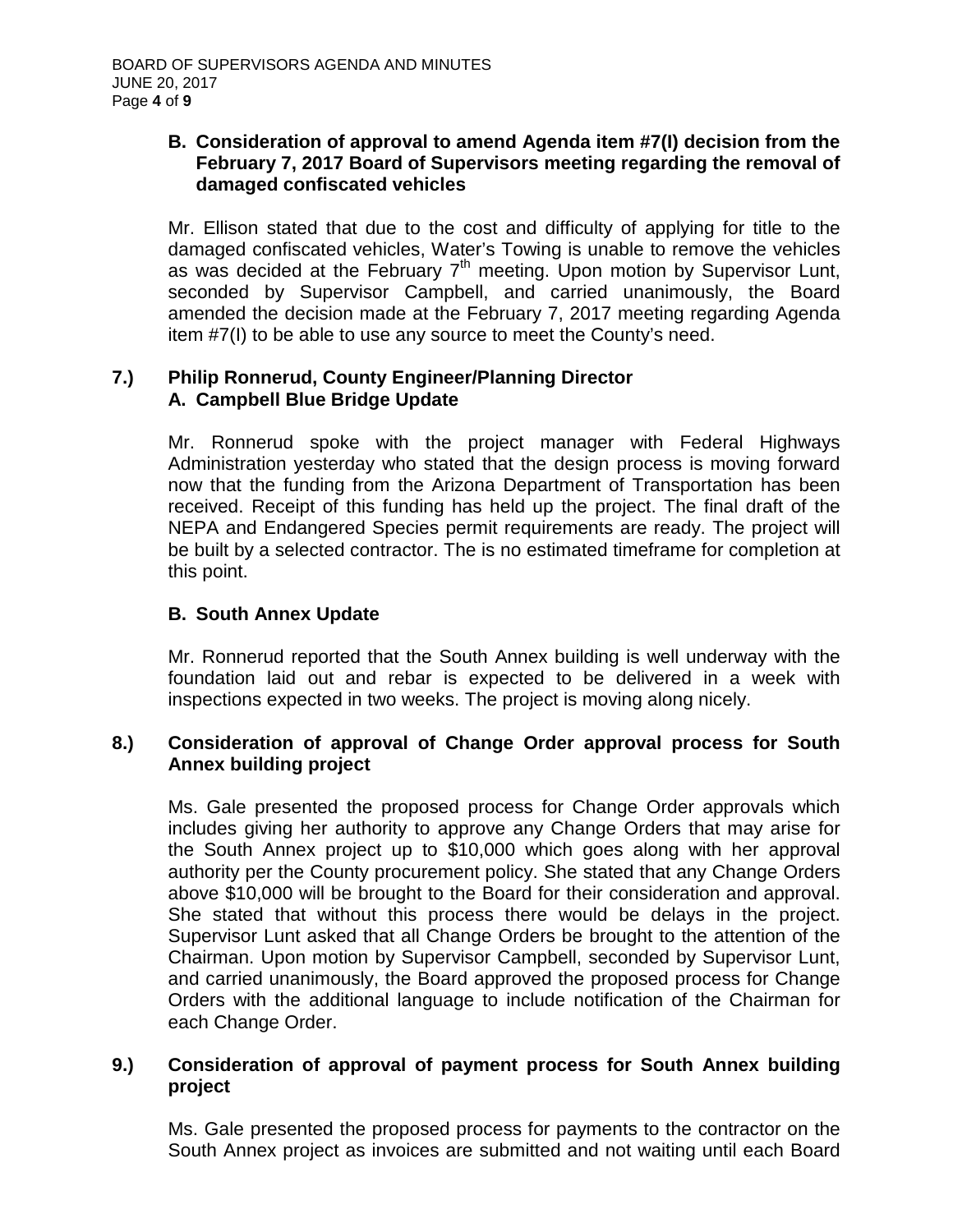meeting which could add delays on the project. She stated that a payment spreadsheet will be updated and presented to the Board for their review. Upon motion by Supervisor Lunt, seconded by Supervisor Campbell, and carried unanimously, the Board approved the South Annex payment process as presented.

### **10.) Consideration of appointment of the 2017 National Association of Counties voting delegate and alternate (Voting Credentials)**

Supervisor Lunt nominated Chairman Gomez as the voting delegate and himself as the alternate. Upon motion by Supervisor Campbell, seconded by Supervisor Lunt, and carried unanimously, the Board appointed Chairman Gomez as the 2017 National Association of Counties voting delegate and Supervisor Lunt as the alternate.

#### **11.) Consideration of approval of Greenlee County Personnel Policy #106 – Sick Leave to bring the County into compliance with the minimum wage law and the required sick leave allowance for seasonal and temporary personnel**

Ms. Gale stated that as discussed at previous meetings the County Sick Leave Policy has been revised to comply with new laws. Upon motion by Supervisor Lunt, seconded by Supervisor Campbell, and carried unanimously, the Board approved the revised Greenlee County Personnel Policy #106 – Sick Leave as presented and approved by the County Attorney.

### **12.) Consideration of approval of Greenlee County Personnel Policy #114 – Pay Plan to bring the County into compliance with the minimum wage law**

Ms. Gale stated that the Pay Plan policy has been revised to bring the County into compliance with the minimum wage law. Upon motion by Supervisor Campbell, seconded by Supervisor Lunt, and carried unanimously, the Board approved the revised Greenlee County Personnel Policy #114 – Pay Plan as presented and approved by the County Attorney.

#### **13.) Discussion/Action regarding options for reimbursement of excess retirement plan contributions and interest for Elected Officials and Public Safety Personnel**

Ms. Gale explained that the County has received notification and court documents regarding reimbursement payments of excess retirement contributions withheld as a result of the state legislature requiring an increase of employee contributions which has been decided is a violation of the Arizona Constitution by the courts. This action affects Elected Officials and law enforcement personnel who were in either the Elected Officials Retirement Plan or Public Safety Personnel Retirement System at the time the law suit was filed. The County has a choice of making reimbursement payments to affected employees over a period of time or making a lump sum reimbursement. She explained that making payments over time will cause additional interest to accrue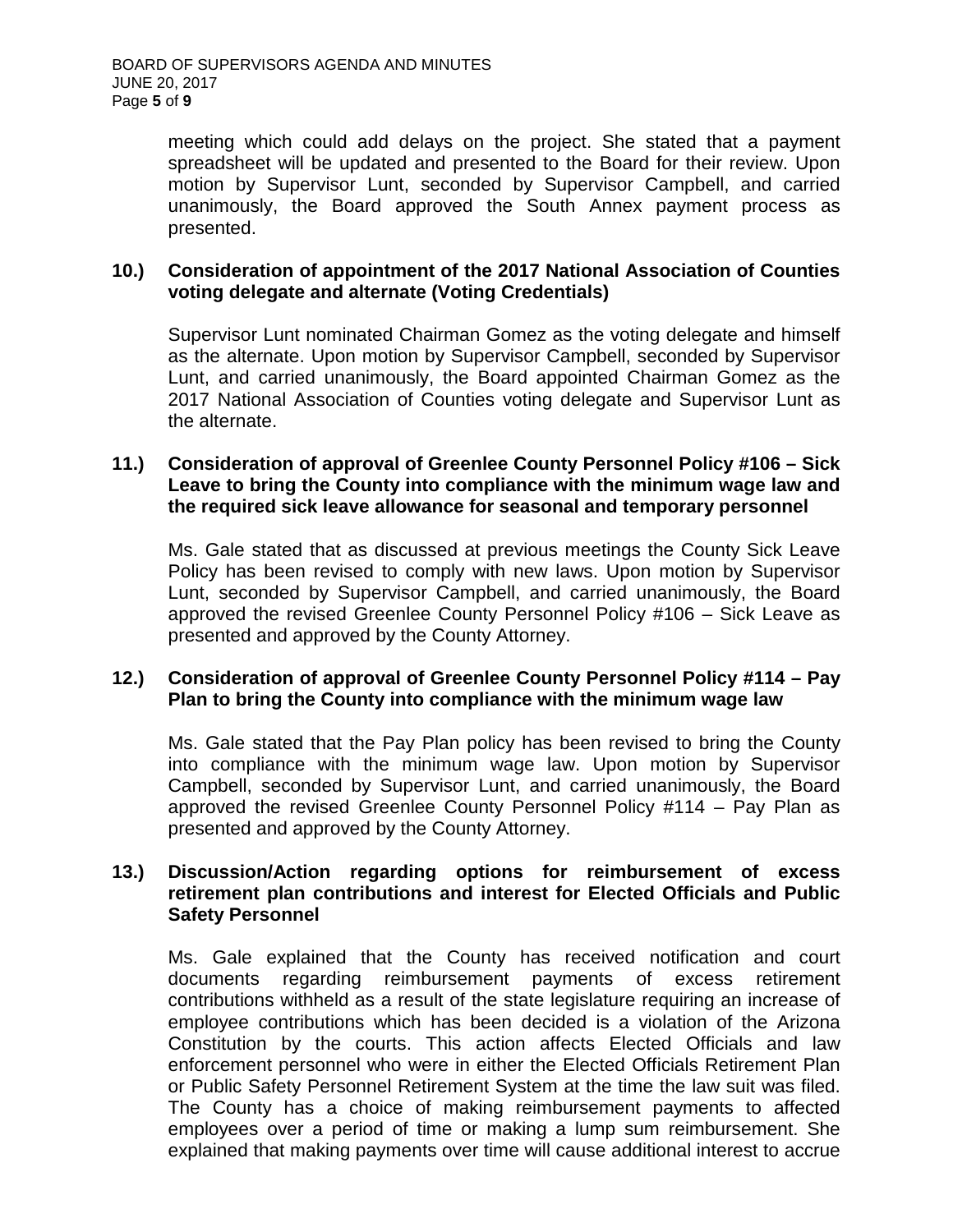at the expense of the County. She recommended making lump sum payments by June  $30<sup>th</sup>$ . She stated that law does not allow the retirement system to make these reimbursement and the state also cannot make the reimbursements so it is on the backs of counties even though counties were following the laws put into place by the legislature. The County will recover the cost by withholding the County contribution for the next 50 pay periods (two years). Upon motion by Supervisor Lunt, seconded by Supervisor Campbell, and carried unanimously, the Board approved lump sum reimbursement payments to be made by June 30, 2017 as recommended.

#### **14.) Consideration of approval of submission of comments on the rewrite of the 2015 "Waters of the United States" rule under the requirements of Executive Order 13132**

Upon motion by Supervisor Lunt, seconded by Supervisor Campbell, and carried unanimously, the Board approved the submission of the comments as presented.

#### **15.) Kay Gale, County Administrator A. County and State budget and legislative issues**

Ms. Gale stated that she received an email notification from Senator Flake's staff regarding questions he is asking Chief Tidwell with the Forest Service about an Energy & Natural Resource Committee Hearing calling for the zeroing out of funding for the collaborative forest landscape restorative program of which a primary project is the Four Forest Restoration Initiative (4FRI). She said this is very concerning and will find out more information.

### **B. Calendar of Events**

The Calendar of Events was reviewed.

### **16.) Consent Agenda**

- **A. Clerk of the Board: Consideration of approval of minutes to previous meetings: 05/08/2017; 06/06/2017**
- **B. Clerk of the Board: Consideration of approval of expense warrants in excess of \$1,000.00 – Voucher 1083**
- **C. Chief Finance Officer: Consideration of approval of general fund loans in the amount of \$14,505.71 to be reimbursed upon receipt of funds: Fund 146 - \$490.59; Fund 159 - \$71.47; Fund 186 - \$1269.69; Fund 195 - \$926.87; Fund 219 - \$6738.98; Fund 243 - \$3041.17; Fund 601 - \$1966.94**
- **D. County Attorney: Consideration of approval of Employee Transaction Form – D. Madrigal, Legal Secretary**
- **E. County Sheriff: Consideration of approval of Employee Transaction Form – C. Cota, Part time Control Room Operator**
- **F. Elections Director: Consideration of appointment of Republican Precinct Committeeman – Barbara Marks, Precinct 2 – Blue**
- **G. Clerk of the Board: Consideration of approval of the Appropriation of County Funds for Fiscal Year 2017/2018 for the conduct of Cooperative**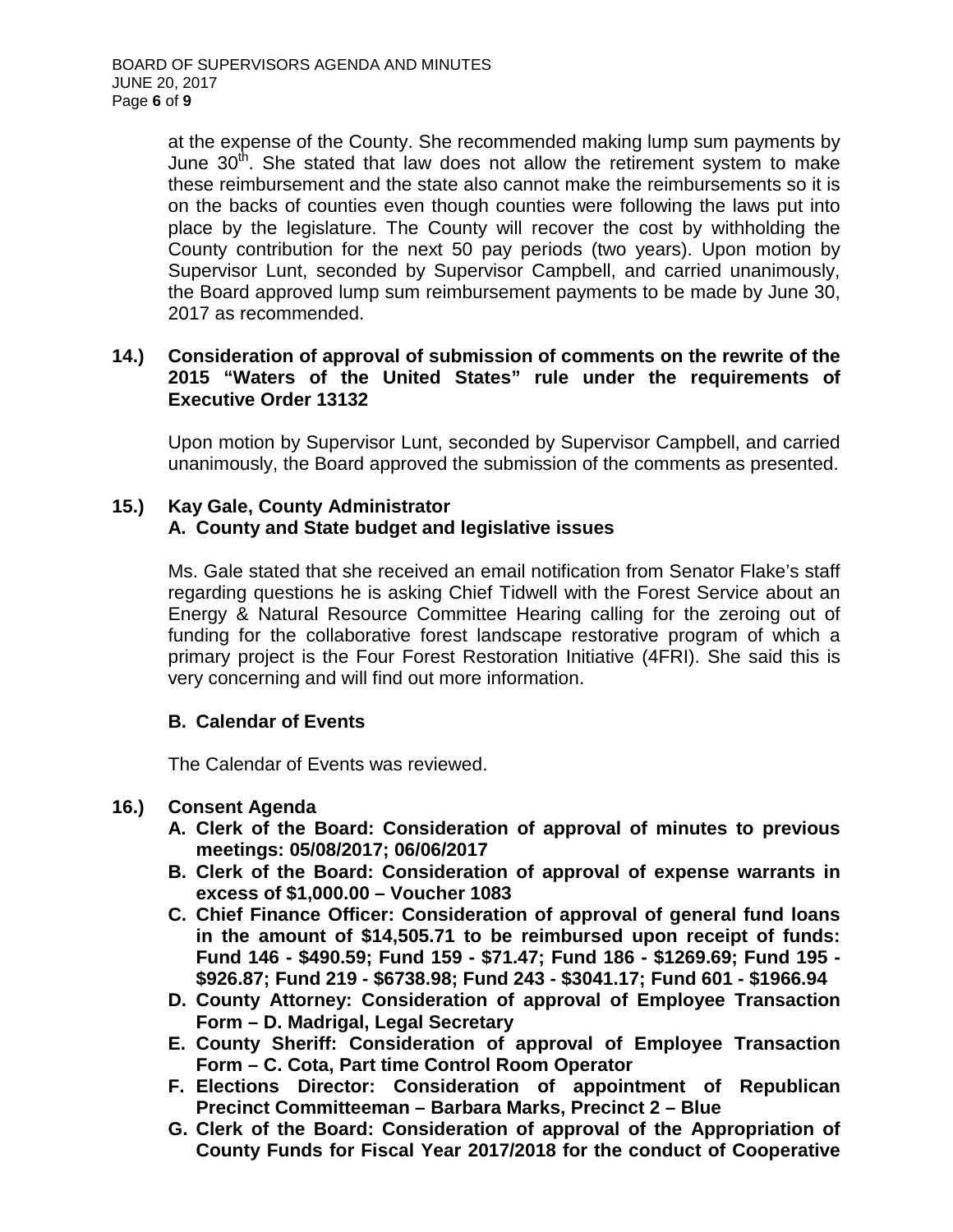**Extension programs in Greenlee County in the amount of \$22,307.00 to be paid with general funds**

- **H. Emergency Management Coordinator: Consideration of approval of the Sheriff's Department Communications Service Agreement with Motorola in the amount of \$44,449.40 for fiscal year 2017/2018 to be paid with Emergency Management Grant funds**
- **I. Emergency Management Coordinator: Consideration of approval of the Sheriff's Department Communications Service Agreement with Canyon State Wireless in the amount of \$29,643.32 to be paid with Emergency Management Grant funds**
- **J. Emergency Management Coordinator: Consideration of approval of the Public Works Department Communications Service Agreement with Canyon State Wireless in the amount of \$11,670.00 to be paid with Emergency Management Grant funds**
- **K. County Engineer: Consideration of approval of engineering services by Caruso Turley Scott Structural Engineers for structural engineering of the Courthouse Annex in an amount not to exceed \$10,500.00 to be paid with budgeted capital improvement funds**
- **L. County Sheriff: Consideration of approval of the Arizona Criminal Justice Commission Drug, Gang, and Violent Crime Control Grant for fiscal year 2017/2018 in the amount of \$30,400.00 requiring matching funds in the amount of \$7,600.00 to be paid with budgeted general funds**
- **M. County Sheriff: Consideration of approval of the United Way of Graham County Grant application to purchase a drug detection K9 in the amount of \$17,500.00**
- **N. Superior Court Judge: Consideration of approval of the fiscal year 2017/2018 AZTEC Field Trainer Grant application in the amount of \$25,000.00**
- **O. County Attorney: Consideration of approval of the Arizona Criminal Justice Commission Drug, Gang, and Violent Crime Control Grant for fiscal year 2017/2018 in the amount of \$34,125.00 requiring matching funds in the amount of \$8,531.00 to be paid with budgeted general funds**
- **P. County Engineer: Consideration of approval of Survey Services Agreement with Bowman Engineers on a time and materials basis in an amount not to exceed \$7,000.00 to be paid with budgeted Capital Improvement funds for surveying services for the South Annex project**
- **Q. County Engineer: Consideration of approval of Testing Services Agreement with Speedie and Associates in an amount not to exceed \$7,000.00 to be paid with budgeted Capital Improvement funds for soil and materials testing services for the South Annex project**

Upon motion by Supervisor Lunt, seconded by Supervisor Campbell, and carried unanimously, the Board tabled item A and approved the remaining Consent Agenda items as presented.

# **17.) Budget Work Session – Fiscal Year 2017/2018 Budget**

Ms. Gale reviewed the following for the 2018 budget: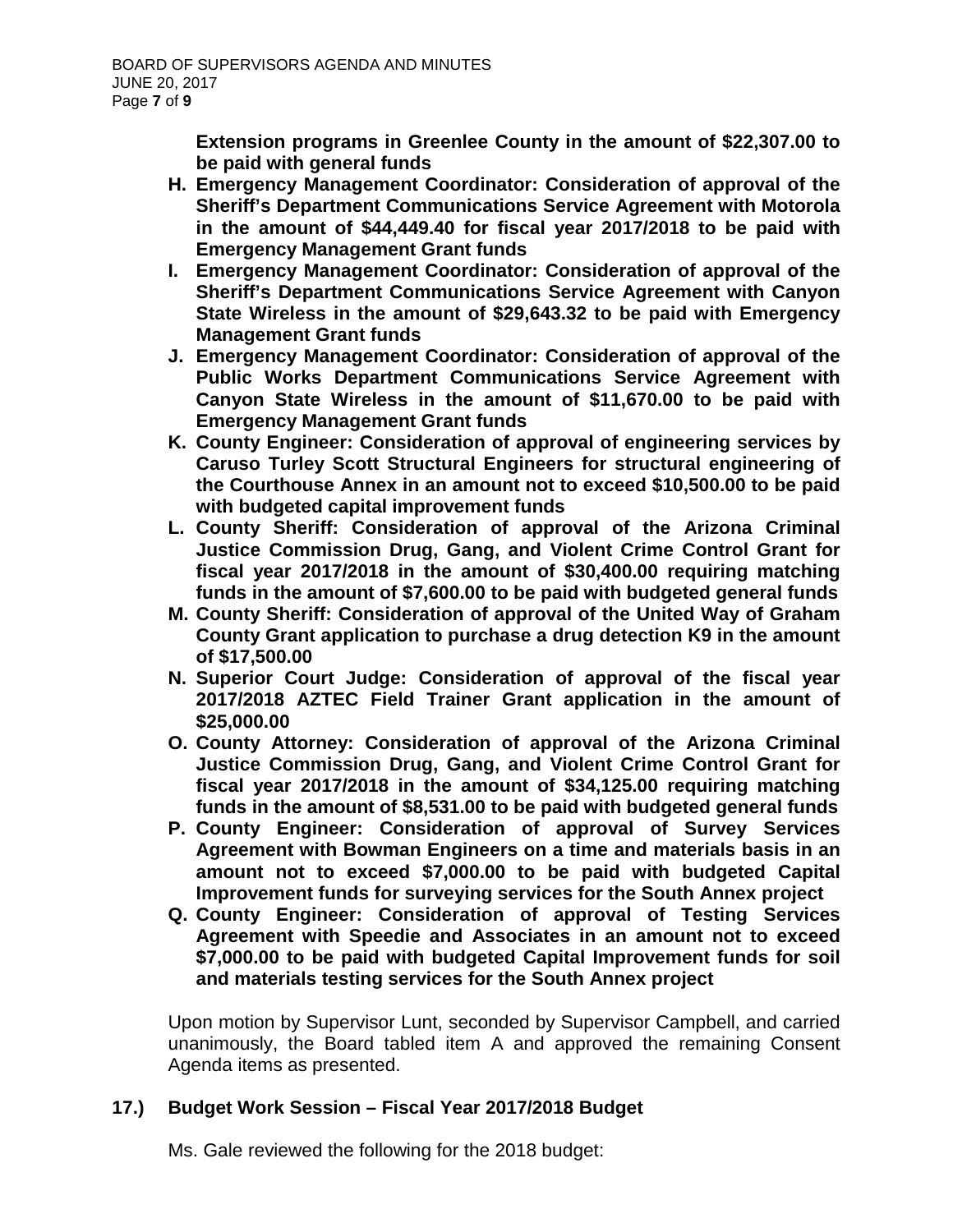- She has added a line item budget of \$30,000 to account for a new policy to payout Sick Leave as outlined in statute. Probation employees are excluded as they fall under the state policy. An employee will only be eligible for the payout if they retire under Arizona State Retirement System or Public Safety Retirement System. This will be added to the policy and the policy will be brought to the next meeting for approval.
- She has added a change of title and pay for an Appraiser II position in the Assessor's Office. The position title will change to CAMA Specialist with pay change to \$38,046 – Level 19A. The Assessor has stated that the duties will change also.
- She has added an Evidence Technician position for the Sheriff's Office with starting pay of \$33,800 at Level 17A, the budget includes the continuation of 84 hour pay periods for Control Room Operators, Detention Officers and Detention Sergeants, and two additional Range Deputies at \$3,400 each.
- The change to the Taser Program and change of equipment (cameras) for deputies will be paid with GIITEM grant funds in the amount of \$30,000.00
- The new citation module (Trax) for the Sheriff's Office will be paid for using Impound Fees funds in the amount of \$16,400.00
- The budget includes a 5% salary increase for all employees except the position title change in the Assessor's Office which will be at the \$38,046 previously discussed and for Deputies, Patrol Sergeant and Investigator who will all receive a 10% salary increase. At the request of the Sheriff there is no increase in salary for the Chief Deputy Sheriff, Lieutenant, and Jail Commander.
- The 5% increase will help address the compression issue created due to the minimum wage law going into the future.
- The budget includes \$400,000 of general funds dedicated to the Road Fund due to the loss of Secure Rural Schools funding.
- The several Capital Improvement Projects was reviewed which includes the South Annex Building, Airport Construction projects, various facilities and parks projects, a new Jail, replacement of the Campbell Blue Bridge, Blue Public Works Facility, Public Works Office Complex, building of third floor to the Courthouse Annex, and a parking structure for the County Courthouse **Complex**

# **18.) Tim Sumner, Sheriff**

## **A. Consideration of approval of a new position of Evidence Custodian with a salary beginning at Level 17**

Upon motion by Supervisor Campbell, seconded by Supervisor Lunt, and carried unanimously, the Board approved the request as presented

# **B. Consideration of approval of two (2) new Range Deputy positions**

Upon motion by Supervisor Campbell, seconded by Supervisor Lunt, and carried unanimously, the Board approved the request as presented. Supervisor